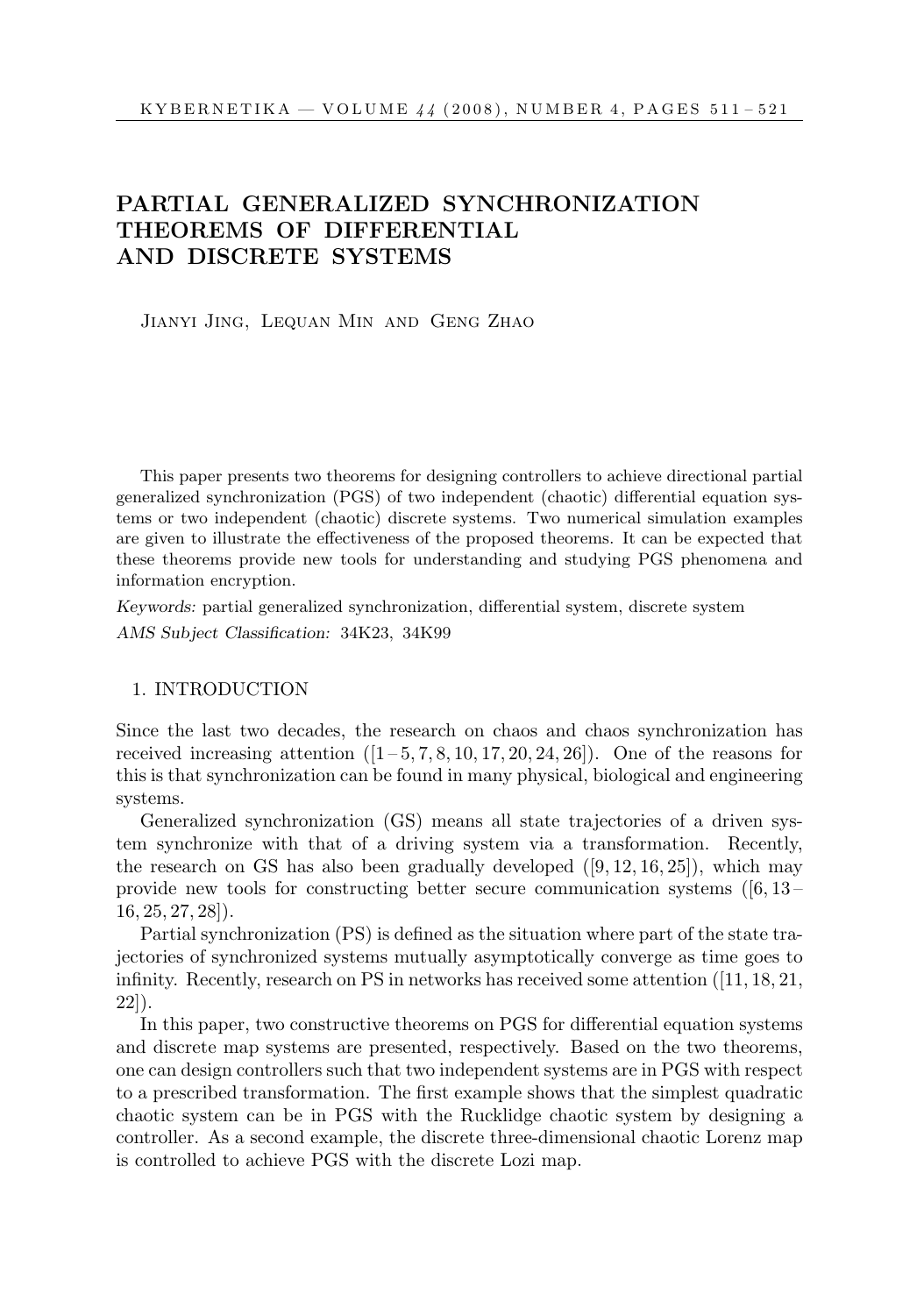## 2. PGS THEOREM OF DIFFERENTIAL EQUATION SYSTEMS

Given two independent chaotic systems, one is used as the driving system and the other as the driven system. The goal of partial generalized synchronization is to design an appropriate controller for the driven system, such that part of the state variables of the controlled driven system can be in GS with the driving system.

Definition 1. (Yang and Chua [25], Kocarev and Parlitz [12]) Consider two systems:

$$
\dot{\mathbf{X}} = F(\mathbf{X}), \quad \dot{\mathbf{Y}} = G(\mathbf{Y}, \mathbf{X}), \tag{1}
$$

where

$$
\mathbf{X} \in \mathbb{R}^n, \mathbf{Y} \in \mathbb{R}^m, F(\mathbf{X}) = (f_1(\mathbf{X}), f_2(\mathbf{X}), \dots, f_n(\mathbf{X}))^T \in \mathbb{R}^n,
$$
  

$$
G(\mathbf{Y}, \mathbf{X}) = (g_1(\mathbf{Y}, \mathbf{X}), g_2(\mathbf{Y}, \mathbf{X}), \dots, g_m(\mathbf{Y}, \mathbf{X}))^T \in \mathbb{R}^m.
$$

If there exists a transformation  $H : \mathbb{R}^n \to \mathbb{R}^m$ , and a subset  $B = B_x \times B_y \subset \mathbb{R}^n \times \mathbb{R}^m$ , such that all trajectories of  $(1)$  with initial conditions in B satisfies

$$
\lim_{t \to +\infty} \|H(\mathbf{X}) - \mathbf{Y}\| = 0,
$$

then the systems given in (1) are said to be in GS with respect to the transformation  $H$ .

Definition 2. Consider two independent systems:

$$
\dot{\mathbf{X}} = F(\mathbf{X}), \tag{2}
$$

$$
\dot{\mathbf{Y}} = \begin{pmatrix} \dot{\mathbf{Y}}_k \\ \dot{\mathbf{Y}}_{m-k} \end{pmatrix} = \begin{pmatrix} G_k(\mathbf{Y}) \\ G_{m-k}(\mathbf{Y}) \end{pmatrix},
$$
\n(3)

where

$$
\mathbf{X} = (x_1, x_2, \dots, x_n)^T \in \mathbb{R}^n, \n\mathbf{Y} = (y_1, y_2, \dots, y_m)^T \in \mathbb{R}^m, \n\mathbf{Y}_k = (y_1, y_2, \dots, y_k)^T \in \mathbb{R}^k, \n\mathbf{Y}_{m-k} = (y_{k+1}, y_{k+2}, \dots, y_m)^T \in \mathbb{R}^{m-k}, \nF(\mathbf{X}) = (f_1(\mathbf{X}), f_2(\mathbf{X}), \dots, f_n(\mathbf{X}))^T, \nG_k(\mathbf{Y}) = (g_1(\mathbf{Y}), g_2(\mathbf{Y}), \dots, g_k(\mathbf{Y}))^T, \nG_{m-k}(\mathbf{Y}) = (g_{k+1}(\mathbf{Y}), g_{k+2}(\mathbf{Y}), \dots, g_m(\mathbf{Y}))^T.
$$

If there exists a controller  $U_{m-k}(\mathbf{X}, \mathbf{Y}) = (u_{k+1}(\mathbf{X}, \mathbf{Y}), \ldots, u_m(\mathbf{X}, \mathbf{Y}))^T$  such that  $Y_k$  in the controlled system

$$
\dot{\mathbf{Y}} = \begin{pmatrix} \dot{\mathbf{Y}}_k \\ \dot{\mathbf{Y}}_{m-k} \end{pmatrix} = \begin{pmatrix} G_k(\mathbf{Y}) \\ G_{m-k}(\mathbf{Y}) + U_{m-k} \end{pmatrix}
$$
(4)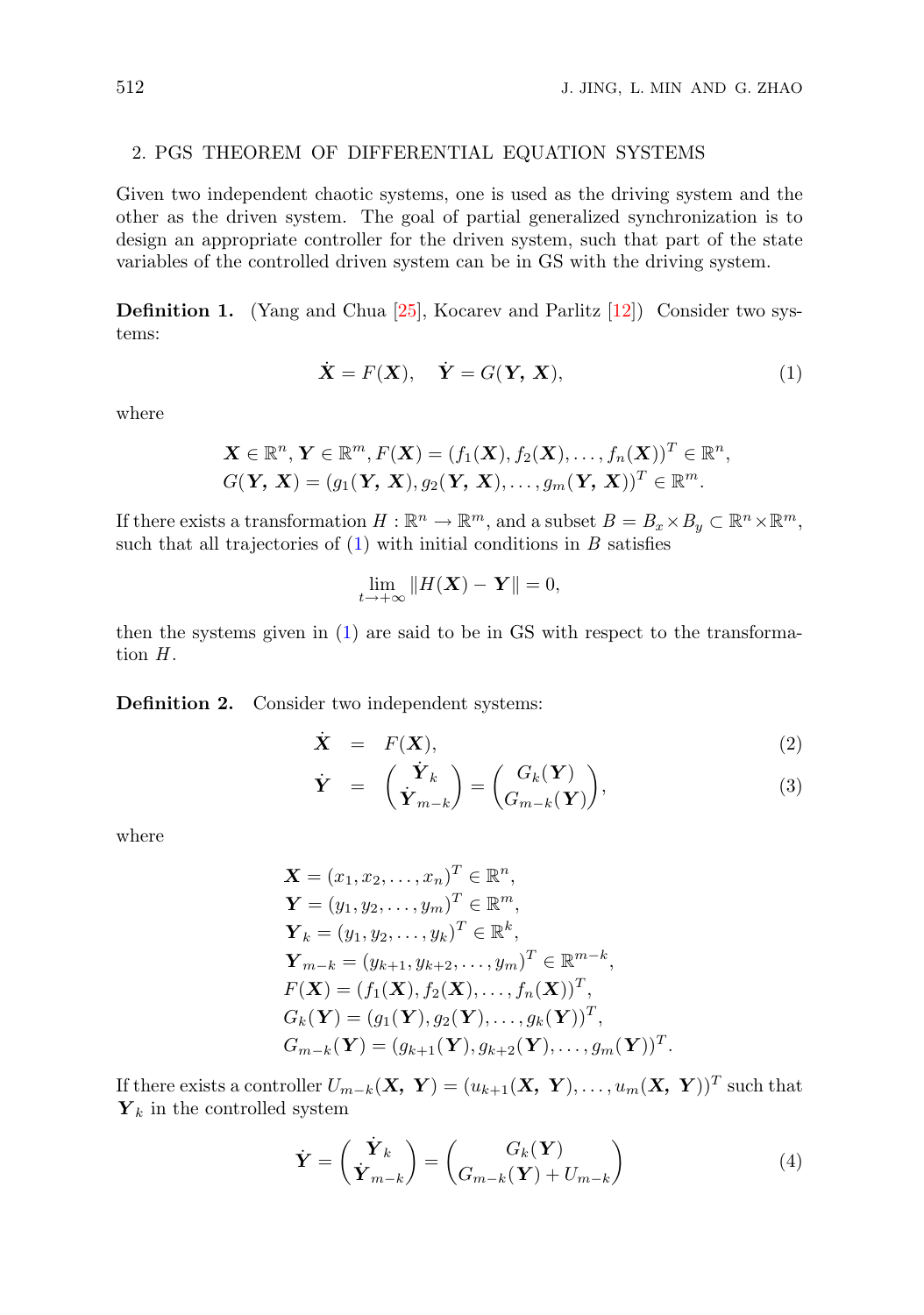and X in system (2) are in GS with respect to a transformation  $L : \mathbb{R}^n \to \mathbb{R}^k$ , that is,

$$
\lim_{t\to+\infty}\|L(\mathbf{X})-\mathbf{Y}_k\|=0,
$$

then systems (2) and (4) are said to be in PGS with respect to the transformation  $\boldsymbol{Y}_k = L(\boldsymbol{X}).$ 

Theorem 1. Let two independent differential (chaotic) systems be defined by equations (2) and (3), respectively, and  $L : \mathbb{R}^n \to \mathbb{R}^k$  be a transformation given by

$$
L(\mathbf{X}) = (l_1(\mathbf{X}), l_2(\mathbf{X}), \dots, l_k(\mathbf{X}))^T \stackrel{\triangle}{=} \mathbf{Y}_k.
$$

Suppose that for any variables  $\widetilde{\mathbf{X}}$  and  $\widetilde{\mathbf{Y}}$ , the functions  $q_i(\widetilde{\mathbf{X}}, \widetilde{\mathbf{Y}})$ ,  $i = 1, 2$ , ensure that the zero solution of the following error equation (5) is asymptotically stable with respect to  $\mathbf{e} = \widetilde{\mathbf{Y}} - \widetilde{\mathbf{X}}$ , satisfying

$$
\dot{e} = q_i(\widetilde{\mathbf{X}}, \widetilde{\mathbf{Y}}). \tag{5}
$$

If vector  $Y_{m-k}$  can be solved from the equation

$$
G_k(\mathbf{Y}_k, \mathbf{Y}_{m-k}) - \left(\frac{\partial l_i}{\partial x_j}\right)_{k \times n} F(\mathbf{X}) = q_1(L(\mathbf{X}), \mathbf{Y}_k)
$$
(6)

via function  $\boldsymbol{Y}_{m-k} = M(\boldsymbol{X}, \ \boldsymbol{Y}_k) = (M_1(\boldsymbol{X}, \ \boldsymbol{Y}_k), M_2(\boldsymbol{X}, \ \boldsymbol{Y}_k), \ldots, M_{m-k}(\boldsymbol{X}, \ \boldsymbol{Y}_k))^T,$ then one can design a controller  $U_{m-k}$  by

$$
U_{m-k}(\mathbf{X}, \mathbf{Y}) = \frac{\mathrm{d}M(\mathbf{X}, \mathbf{Y}_k)}{\mathrm{d}t} + q_2(M(\mathbf{X}, \mathbf{Y}_k), \mathbf{Y}_{m-k}) - G_{m-k}(\mathbf{Y}), \qquad (7)
$$

where

$$
\frac{\mathrm{d}M(\mathbf{X},\mathbf{Y}_k)}{\mathrm{d}t} = \begin{pmatrix}\n\frac{\partial M_1}{\partial x_1} & \cdots & \frac{\partial M_1}{\partial x_n} & \frac{\partial M_1}{\partial y_1} & \cdots & \frac{\partial M_1}{\partial y_k} \\
\vdots & \vdots & \ddots & \vdots & \vdots \\
\frac{\partial M_{m-k}}{\partial x_1} & \cdots & \frac{\partial M_{m-k}}{\partial x_n} & \frac{\partial M_{m-k}}{\partial y_1} & \cdots & \frac{\partial M_{m-k}}{\partial y_k}\n\end{pmatrix}\n\begin{pmatrix}\nF(\mathbf{X}) \\
G_k(\mathbf{Y})\n\end{pmatrix},
$$

such that (2) and (4) are in PGS with respect to  $Y_k = L(X)$ .

Proof. Denote the control error by

$$
\mathbf{e}_u = \mathbf{Y}_{m-k} - M(\mathbf{X}, \mathbf{Y}_k).
$$

Then

$$
\dot{\mathbf{e}}_u = \dot{\mathbf{Y}}_{m-k} - \dot{M}(\mathbf{X}, \mathbf{Y}_k)
$$
\n
$$
= G_{m-k}(\mathbf{Y}) + U_{m-k} - \frac{dM(\mathbf{X}, \mathbf{Y}_k)}{dt}
$$
\n
$$
= G_{m-k}(\mathbf{Y}) + \frac{dM(\mathbf{X}, \mathbf{Y}_k)}{dt}
$$
\n
$$
+ q_2(M(\mathbf{X}, \mathbf{Y}_k), \mathbf{Y}_{m-k}) - G_{m-k}(\mathbf{Y}) - \frac{dM(\mathbf{X}, \mathbf{Y}_k)}{dt}
$$
\n
$$
= q_2(M(\mathbf{X}, \mathbf{Y}_k), \mathbf{Y}_{m-k}).
$$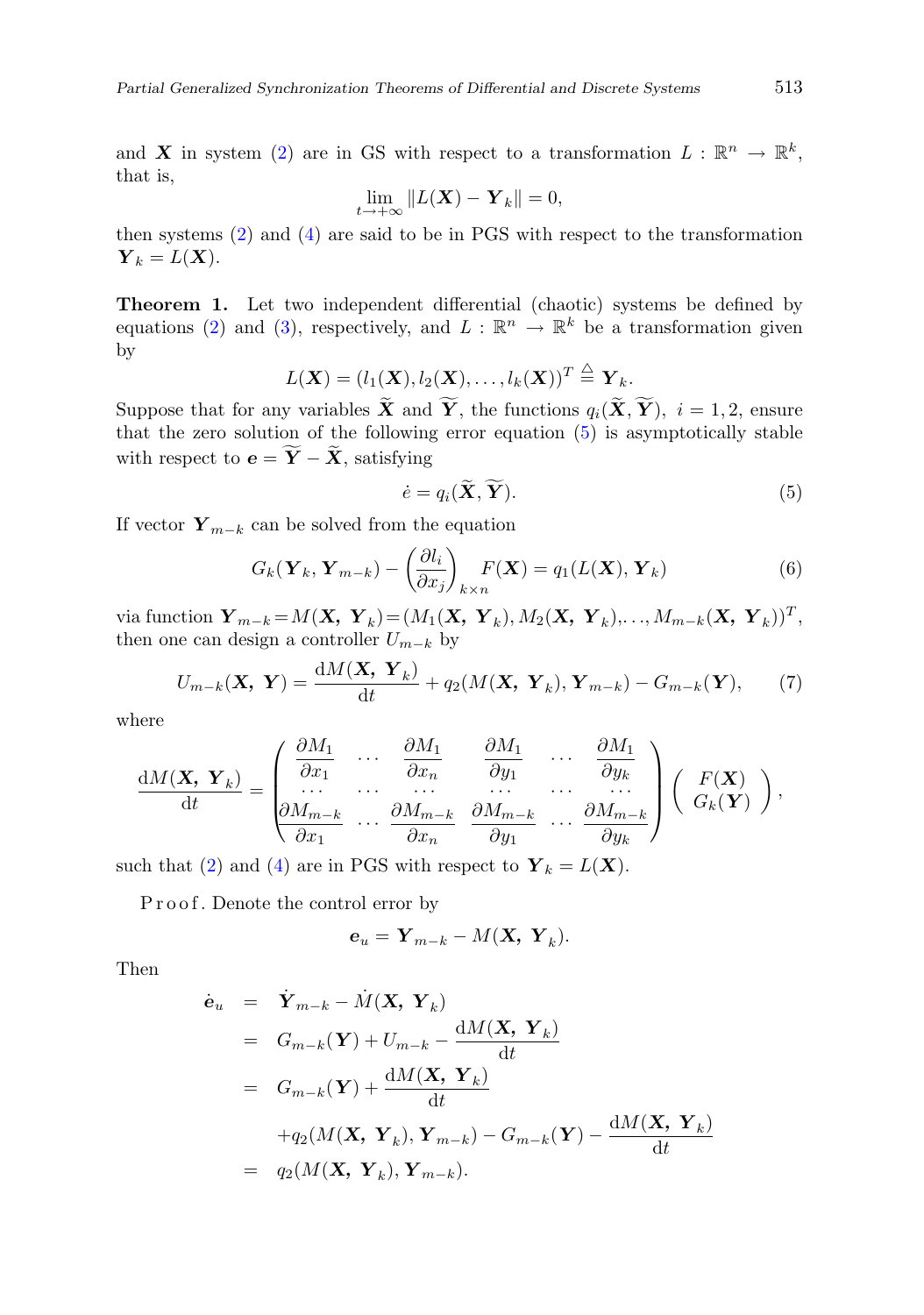From the assumption, the zero solution of the error equation is asymptotically stable so that (5) holds by selecting  $\mathbf{Y}_{m-k}(0) = M(\mathbf{X}(0), \mathbf{Y}_k(0)).$ 

Similarly, denote PGS error as

$$
\mathbf{e} = \mathbf{Y}_k - L(\mathbf{X}).
$$

Then

$$
\dot{\mathbf{e}} = \dot{\mathbf{Y}}_k - L(\dot{\mathbf{X}})
$$
  
=  $G_k(\mathbf{Y}_k, \mathbf{Y}_{m-k}) - \left(\frac{\partial l_i}{\partial x_j}\right)_{k \times n} F(\mathbf{X})$   
 $\stackrel{(6)}{=} q_1(L(\mathbf{X}), \mathbf{Y}_k).$ 

Therefore, the zero solution of the error equation is asymptotically stable so that equations  $(2)$  and  $(4)$  are in PGS via transformation L. This completes the proof.

¤

#### 3. PGS THEOREM OF DISCRETE SYSTEMS

#### Definition 3. Let

$$
\mathbf{X}(i+1) = F(\mathbf{X}(i)),\tag{8}
$$

$$
\mathbf{Y}(i+1) = \begin{pmatrix} \mathbf{Y}_k(i+1) \\ \mathbf{Y}_{m-k}(i+1) \end{pmatrix} = \begin{pmatrix} G_k(\mathbf{Y}(i)) \\ G_{m-k}(\mathbf{Y}(i)) \end{pmatrix},
$$
(9)  
 $i = 1, 2, ...$ 

be two discrete systems, where

$$
\mathbf{X} \in \mathbb{R}^n, \quad \mathbf{Y} \in \mathbb{R}^m, \quad \mathbf{Y}_k \in \mathbb{R}^k, \mathbf{Y}_{m-k} \in \mathbb{R}^{m-k}.
$$

If there exists a transform  $L : \mathbb{R}^n \to \mathbb{R}^k, k \leq m$ , such that

$$
\lim_{i \to +\infty} \|L(\mathbf{X}(i)) - \mathbf{Y}_k(i)\| = 0,
$$

then systems  $(8)$  and  $(9)$  are said to be in PGS with respect to the transform L.

**Theorem 2.** Given two discrete systems defined by (8) and (9). Let  $L : \mathbb{R}^n \to \mathbb{R}^k$ be a transform given by

$$
L(\mathbf{X})=(l_1(\mathbf{X}),l_2(\mathbf{X}),\ldots,l_k(\mathbf{X}))^T\stackrel{\triangle}{=} \mathbf{Y}_k.
$$

Suppose that for any variables  $\widetilde{\mathbf{X}}(i)$  and  $\widetilde{\mathbf{Y}}(i)$ , the functions  $q_i(\widetilde{\mathbf{X}}(i), \widetilde{\mathbf{Y}}(i)), j = 1, 2$ , ensure that the zero solution of the following error equation (10) is asymptotically stable with respect to  $e(i + 1) = \mathbf{Y}(i + 1) - \mathbf{X}(i + 1)$ :

$$
\mathbf{e}(i+1) = q_j(\mathbf{X}(i), \mathbf{Y}(i)), \ \ j = 1, 2. \tag{10}
$$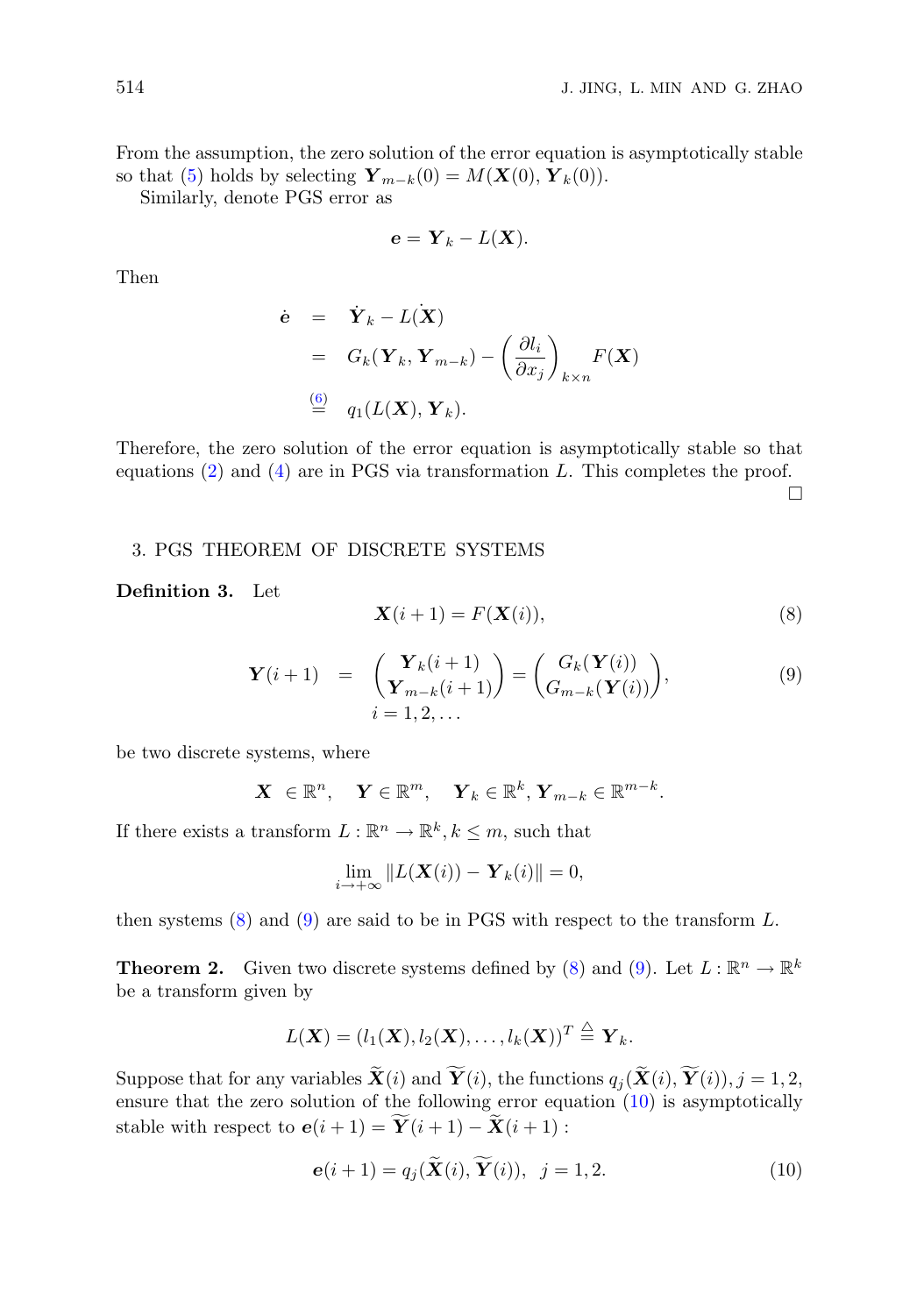i. e.,

$$
\lim_{i \to +\infty} \|\mathbf{e}(i+1)\| = \lim_{i \to +\infty} \|q_j(\widetilde{\mathbf{X}}(i), \widetilde{\mathbf{Y}}(i))\| = 0, \ \ j = 1, 2.
$$

If the vector  $\mathbf{Y}_{m-k}(i)$  can be solved from the equation

$$
G_k(\mathbf{Y}_k(i), \mathbf{Y}_{m-k}(i)) - L(F(\mathbf{X}(i))) = q_1(L(\mathbf{X}(i)), \mathbf{Y}_k(i))
$$
(11)

via function

$$
\mathbf{Y}_{m-k}(i) = M(\mathbf{X}(i), \mathbf{Y}_k(i))
$$
  
=  $(M_1(\mathbf{X}(i), \mathbf{Y}_k(i)), M_2(\mathbf{X}(i), \mathbf{Y}_k(i)), \ldots, M_{m-k}(\mathbf{X}(i), \mathbf{Y}_k(i)))^T,$ 

and if  $G_k(Y_k(i), Y_{m-k}(i))$  is a continuous function in  $Y_{m-k}(i)$ , that is, if

$$
\lim_{i \to +\infty} \|\mathbf{Y}_{m-k}(i) - \mathbf{S}(i)\| = 0,
$$

then

$$
\lim_{i \to +\infty} \|G_k(\mathbf{Y}_k(i), \mathbf{Y}_{m-k}(i)) - G_k(\mathbf{Y}_k(i), \mathbf{S}(i))\| = 0.
$$

Under the above assumptions, one can design a controller  $U_{m-k}(i)$  by

$$
U_{m-k}(i) = M(F(\mathbf{X}(i)), G_k(\mathbf{Y}(i)))
$$
  
+
$$
q_2(\mathbf{Y}_{m-k}(i), M(\mathbf{X}(i), \mathbf{Y}_k(i))) - G_{m-k}(\mathbf{Y}(i))
$$
  

$$
\triangleq (u_{k+1}(i), u_{k+2}(i), \dots, u_m(i))^T
$$

such that the following two systems

$$
\mathbf{X}(i+1) = F(\mathbf{X}(i)), \tag{12}
$$

$$
\mathbf{Y}(i+1) = \begin{pmatrix} \mathbf{Y}_k(i+1) \\ \mathbf{Y}_{m-k}(i+1) \end{pmatrix} = \begin{pmatrix} G_k(\mathbf{Y}(i)) \\ G_{m-k}(\mathbf{Y}(i)) + U_{m-k}(i) \end{pmatrix},
$$
(13)

are in PGS with respect to  $\mathbf{Y}_k(i+1) = L(\mathbf{X}(i+1)).$ 

Proof. Denote the control error by

$$
\mathbf{e}_u(i+1) = \mathbf{Y}_{m-k}(i+1) - M(\mathbf{X}(i+1), \mathbf{Y}_k(i+1)).
$$

Then

$$
\begin{array}{rcl}\n\mathbf{e}_u(i+1) & = & G_{m-k}(\mathbf{Y}(i)) + U_{m-k}(i) - M(F(\mathbf{X}(i)), G_k(\mathbf{Y}(i))) \\
& \stackrel{(12)}{=} & q_2(\mathbf{Y}_{m-k}(i), M(\mathbf{X}(i), \mathbf{Y}_k(i))).\n\end{array}
$$

Hence,

$$
\lim_{i \to +\infty} ||e_u(i+1)|| = \lim_{i \to +\infty} ||\mathbf{Y}_{m-k}(i+1) - M(\mathbf{X}(i+1), \mathbf{Y}_k(i+1))|| = 0.
$$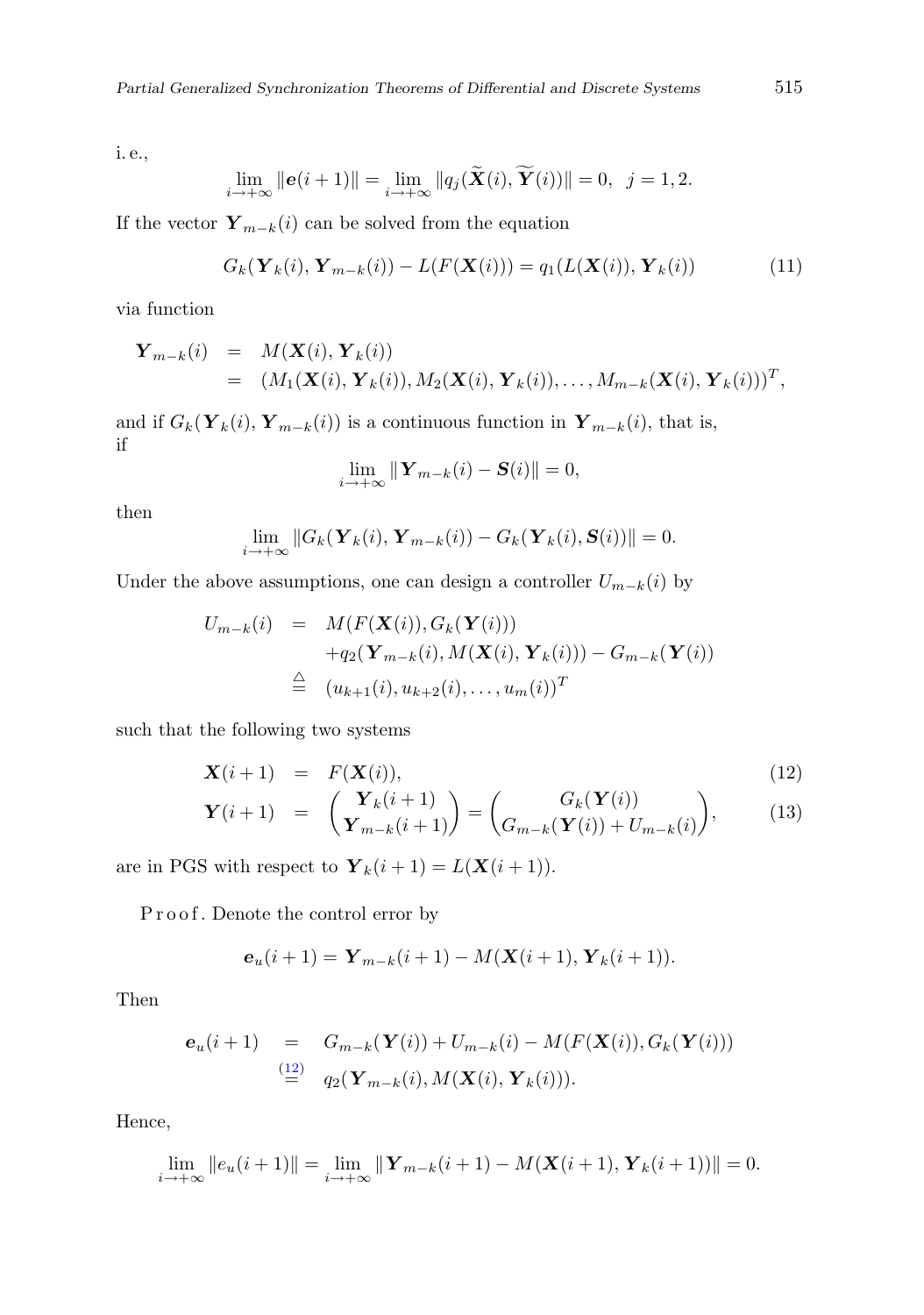From the continuity assumption of  $G_k(\mathbf{Y}_k(i), \mathbf{Y}_{m-k}(i))$ , one has

$$
\lim_{i \to +\infty} ||G_k(\mathbf{Y}_k(i), \mathbf{Y}_{m-k}(i)) - G_k(\mathbf{Y}_k(i), M(\mathbf{X}(i), \mathbf{Y}_k(i)))|| = 0.
$$

Denote the PGS error as

$$
e(i + 1) = Y_k(i + 1) - L(X(i + 1)).
$$

Then

$$
||e(i+1)|| = ||G_k(\mathbf{Y}_k(i), \mathbf{Y}_{m-k}(i)) - L(F(\mathbf{X}(i)))||
$$
  
\n
$$
= ||G_k(\mathbf{Y}_k(i), \mathbf{Y}_{m-k}(i)) - G_k(\mathbf{Y}_k(i), M(\mathbf{X}(i), \mathbf{Y}_k(i)))
$$
  
\n
$$
+ G_k(\mathbf{Y}_k(i), M(\mathbf{X}(i), \mathbf{Y}_k(i))) - L(F(\mathbf{X}(i)))||
$$
  
\n
$$
\leq ||G_k(\mathbf{Y}_k(i), \mathbf{Y}_{m-k}(i)) - G_k(\mathbf{Y}_k(i), M(\mathbf{X}(i), \mathbf{Y}_k(i)))||
$$
  
\n
$$
+ ||G_k(\mathbf{Y}_k(i), M(\mathbf{X}(i), \mathbf{Y}_k(i))) - L(F(\mathbf{X}(i)))||
$$
  
\n
$$
= ||G_k(\mathbf{Y}_k(i), \mathbf{Y}_{m-k}(i)) - G_k(\mathbf{Y}_k(i), M(\mathbf{X}(i), \mathbf{Y}_k(i)))||
$$
  
\n
$$
+ ||q_1(L(\mathbf{X}(i)), \mathbf{Y}_k(i))||
$$
  
\n
$$
\rightarrow 0.
$$

Therefore, the zero solution of the error equation is asymptotically stable so that systems  $(12)$  and  $(13)$  are in PGS via transformation L.

Specially, if one takes

$$
\mathbf{Y}_{m-k}(0) = M(\mathbf{X}(0), \mathbf{Y}_k(0)),
$$

then

$$
\begin{array}{rcl}\n\mathbf{Y}_{m-k}(i) & \equiv & M(\mathbf{X}(i), \mathbf{Y}_k(i)), \\
\mathbf{Y}_k(i) & \equiv & L(\mathbf{X}(i)),\n\end{array}
$$

so that systems (12) and (13) are precisely in PGS via transformation  $L$ .  $\Box$ 

Remark. The previous version of this theorem and its proof can be found in [11]. In this new version, a flaw in [11] has been corrected.

#### 4. NUMERICAL SIMULATIONS

# 4.1. Example for Theorem 1

Let two differential chaotic systems be the simplest quadratic chaotic system [23] (as a driving system)

$$
\begin{cases}\n\dot{x}_1 = x_2 \\
\dot{x}_2 = x_3 \\
\dot{x}_3 = -ax_3 + x_2^2 - x_1\n\end{cases}
$$
\n(14)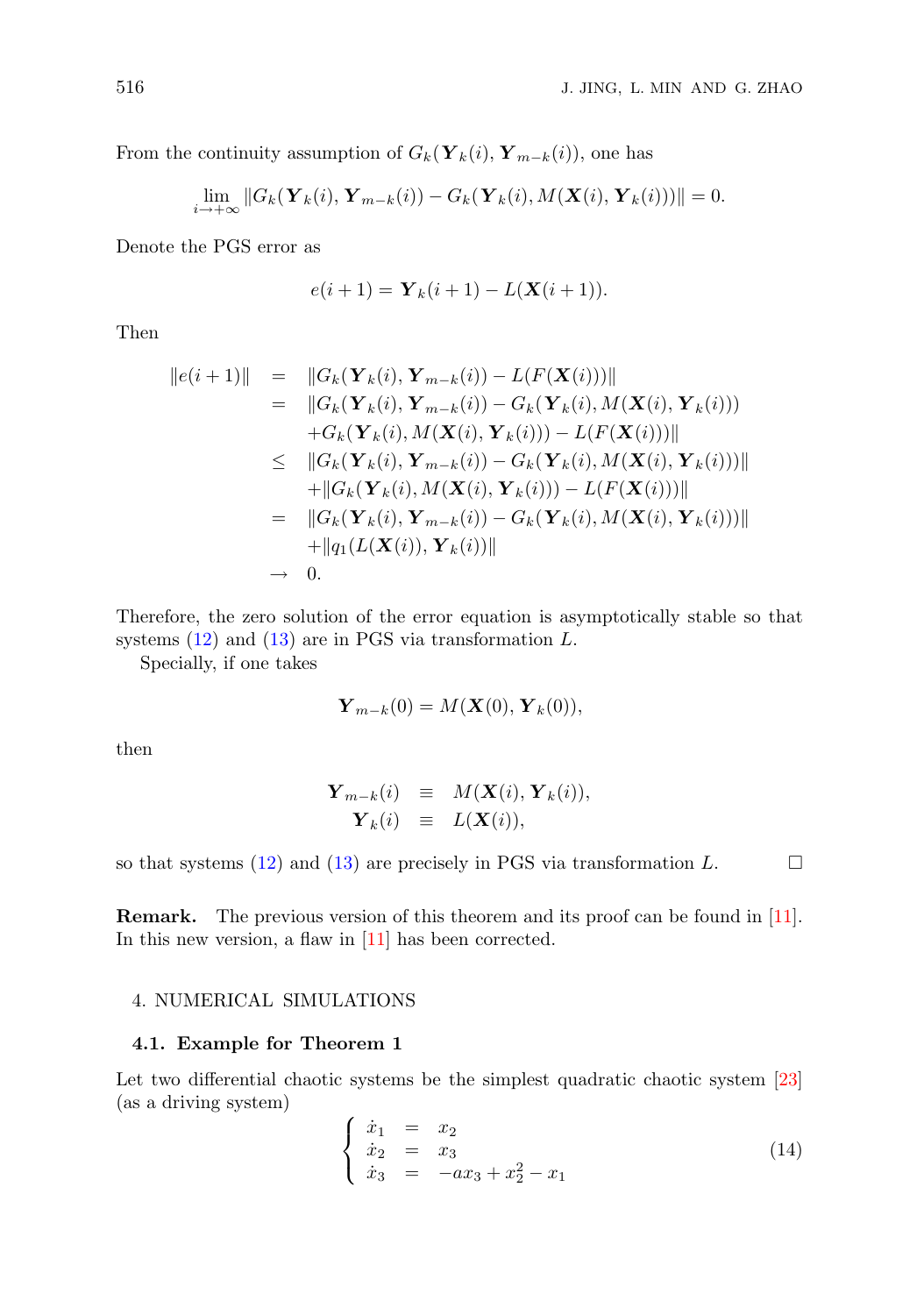

Fig. 1. Chaotic trajectories of (a) the simplest quadratic chaotic system and (b) the Rucklidge system.

where  $a = 2.017$ , and the Rucklidge system [19] (as driven system)

$$
\begin{cases}\n\dot{y}_1 = y_2 \\
\dot{y}_2 = -ky_2 + \lambda y_1 - y_1 y_3 \\
\dot{y}_3 = -y_3 + x_1^2\n\end{cases}
$$
\n(15)

where  $k = 2$ ,  $\lambda = 6.7$ .

If initial conditions of systems (14) and (15) are selected as  $(-0.9, 0, 0.5)^T$ and  $(-1.8641, 0, 1, 4.5)^T$ , then the two systems are chaotic. Figure 1 shows their chaotic trajectories.

Choose  $q_i(\widetilde{\mathbf{X}}, \widetilde{\mathbf{Y}}) = \widetilde{\mathbf{X}} - \widetilde{\mathbf{Y}}, i = 1, 2$ , that is,

$$
q_1(L(\mathbf{X}), \mathbf{Y}_k) = L(\mathbf{X}) - \mathbf{Y}_k,
$$
  

$$
q_2(M(\mathbf{X}, \mathbf{Y}_k), \mathbf{Y}_{m-k}) = M(\mathbf{X}, \mathbf{Y}_k) - \mathbf{Y}_{m-k}.
$$

Now, let systems (14) and (15) be in PGS via the following transformation:

$$
L(\mathbf{X}) = l_1(\mathbf{X}) = \frac{x_1}{x_1^2 + x_2^2}.
$$
 (16)

Then, from Theorem 1, one obtains that

$$
U_{3-2}(\mathbf{X}, \mathbf{Y}) = (u_2(\mathbf{X}, \mathbf{Y}), u_3(\mathbf{X}, \mathbf{Y})),
$$

where

$$
u_2 = \frac{\ddot{x_1} + 2\dot{x_1} + x_1}{x_1^2 + x_2^2} - y_1 - 2y_2,
$$
  

$$
u_3 = 0,
$$

where  $\dot{x}_i, \ddot{x}_i, i = 1, 2, 3$ , can be obtained from system (14). The simulation result for the PGS of variables  $X$  and  $Y_2$  is shown in Figure 2. The calculated errors converge to zero. The numerical simulation verifies the theoretical expectation.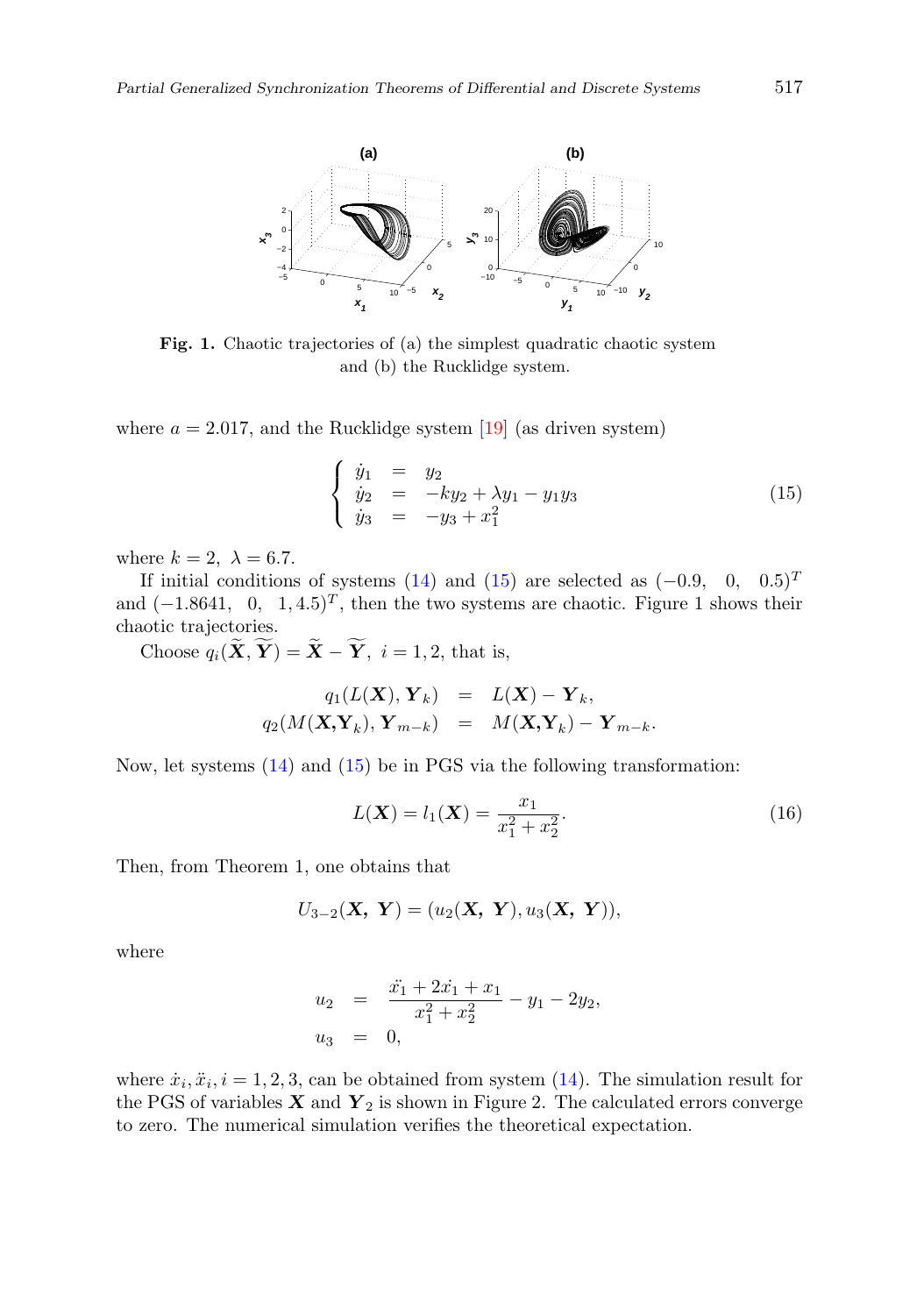

**Fig. 2.** PGS errors vs. time:  $e_1 = y_1 - x_1/(x_1^2 + x_2^2)$ .



Fig. 3. Chaotic trajectories of (a) the Lozi map system and (b) the three-dimensional chaotic Lorenz map system.

# 4.2. Example for Theorem 2

Let two discrete chaotic systems be the Lozi map system (as driving system)

$$
\begin{cases}\nx_1(i+1) = 1 - a|x_1(i)| + bx_2(i) \\
x_2(i+1) = x_1(i),\n\end{cases}
$$
\n(17)

where  $a = 1.7$ ,  $b = 0.5$ , and the three-dimensional chaotic Lorenz map system (as driving system)

$$
\begin{cases}\ny_1(i+1) = y_3(i) \\
y_2(i+1) = y_1(i) \\
y_3(i+1) = y_1(i)y_3(i) - y_2(i).\n\end{cases}
$$
\n(18)

If initial conditions of systems (17) and (18) are selected as  $(-0.1, 0.1)^T$  and  $(0.5, -1, 0.5)^T$ , then the two systems are chaotic. Figure 3 shows their chaotic trajectories.

Choose  $q_j(\tilde{\mathbf{X}}, \tilde{\mathbf{Y}}) = \frac{1}{2}(\tilde{\mathbf{X}} - \tilde{\mathbf{Y}})$ ,  $j = 1, 2$ . The object is for systems (17) and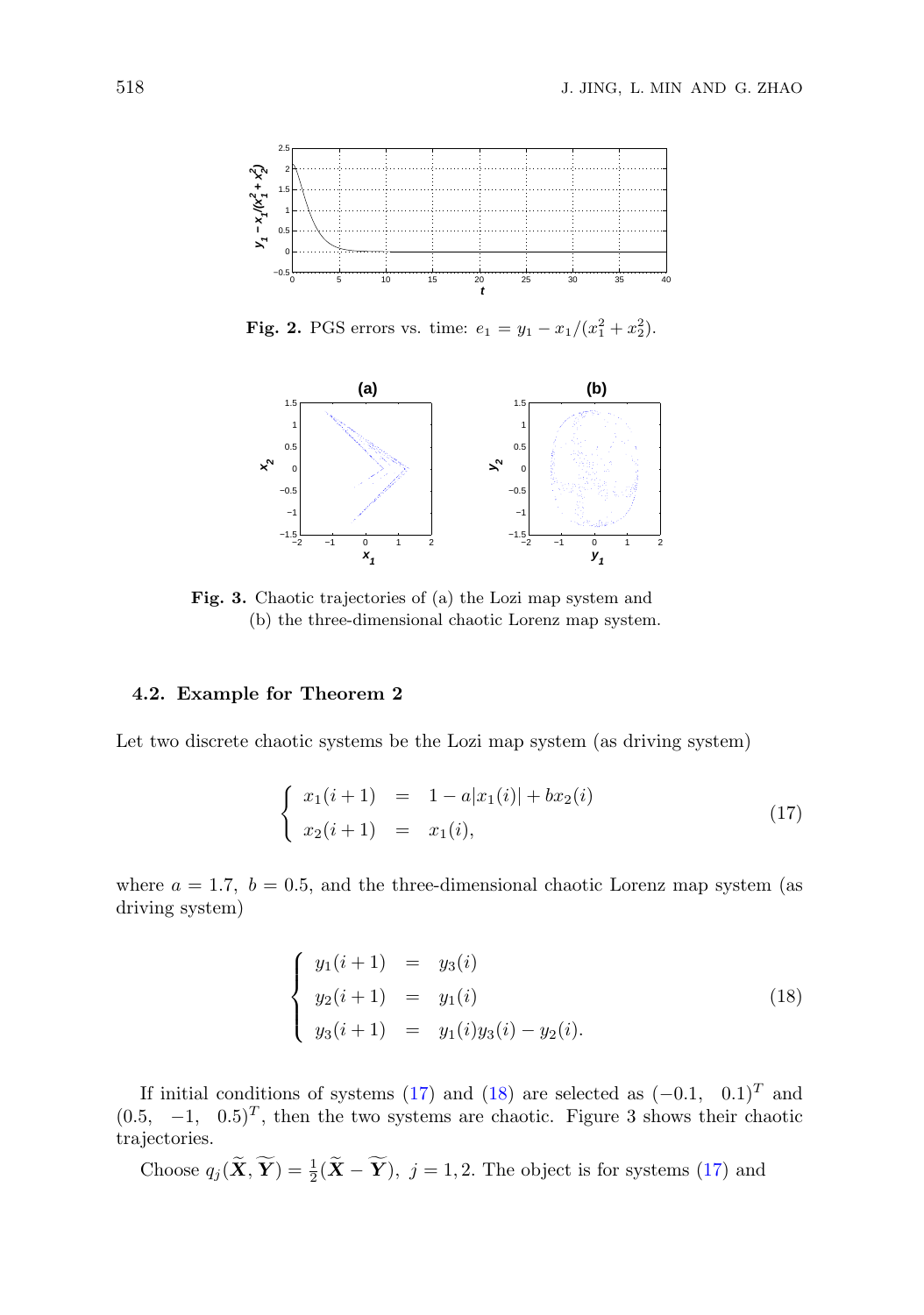

**Fig. 4.** (a) Trajectories of variables  $x_1$  (solid line),  $x_2$  (dashed line), and  $y_1$  (dotted line). (b) PGS errors vs. time:  $e = y_1 - k_1x_1 - k_2x_2 - B$ .

(18) to be in PGS via the following transformation:

$$
L(\mathbf{X}) = l_1(\mathbf{X}) = k_1 x_1 + k_2 x_2 + B,
$$

where  $k_1 = 2$ ,  $k_2 = 3$ ,  $B = 4$ . Then, from Theorem 2, one can get

$$
U_{3-1}(i) = (u_2(i), u_3(i))^T,
$$

where

$$
u_2(i) = 0
$$
  
\n
$$
u_3(i) = L\left(F(F(X(i))) - L(F(X(i))) + \frac{1}{4}L(X(i))\right)
$$
  
\n
$$
-\frac{1}{4}y_1(i) + y_3(i) - y_1(i)y_3(i) + y_2(i).
$$

The simulation results of PGS of variables  $X$  and  $Y_1$  are shown in Figure 4. The calculated errors converge to zero. The numerical simulation verifies the theoretical anticipation.

# 5. CONCLUDING REMARKS

Two new theorems on PGS of (chaotic) systems have been established. The theorems provide two general methods for designing controllers to achieve the partial generalized synchronization of a large classes of independent (chaotic) systems. As the first example, it has been shown that the simplest quadratic chaotic system can be in PGS with the chaotic Rucklidge system by designing a controller. The second example shows that the discrete three-dimensional chaotic Lorenz map can be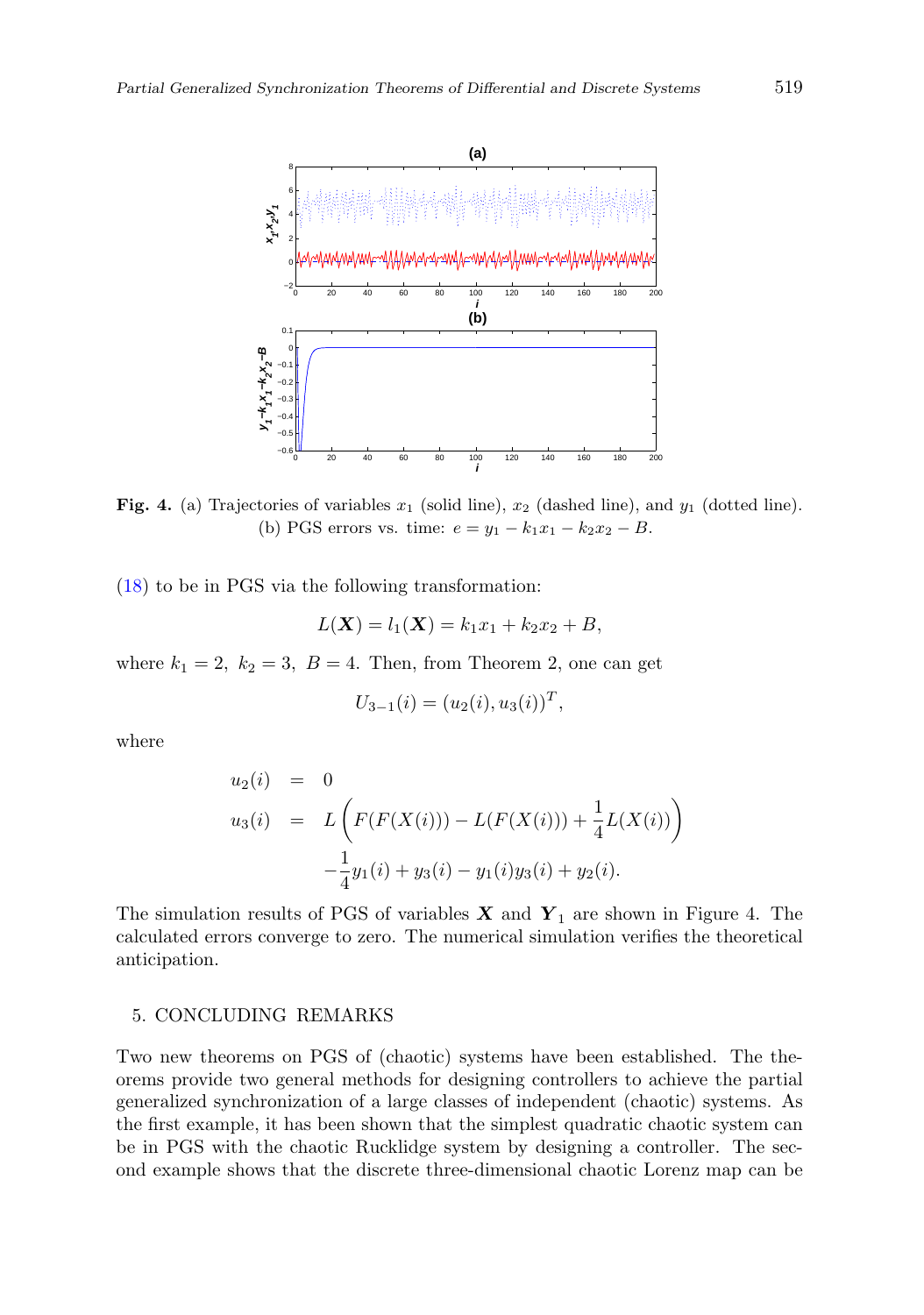in PGS with the discrete Lozi map. The simulations of these examples illustrate the effectiveness and feasibility of the new theorems. It can be expected that these methods will have a wide spectrum of practical applications.

# ACKNOWLEDGEMENTS

The authors would like to thank Professor Guanrong Chen at the City University of Hong Kong for providing us useful references and simulating discussions. This project is supported jointly by the National Nature Science Foundation of China (No. 60674059), and the Opening Research Fund for the Key Lab of Information Security and Secrecy at the Beijing Electronic Science and Technology Institute.

(Received September 30, 2007.)

#### **REFERENCES**

- [1] V. S. Afraimovich, N. N. Verichev, and M. I. Rabinovich: Stochastically synchronized oscillation in dissipative systems. Izv. Vyssh. Uchebn. Zaved. Radiofiz. 29 (1986), 1050–1060.
- [2] H. N. Agiza and M. T. Yassen: Synchronization of Rossler and Chen chaotic dynamiacal systems using active control. Phys. Lett. A 278 (2000), 191–197.
- [3] I.I. Blekman, A.I. Fradkov, H. Nijmeijer, and A.Y. Pogromsky: On self-synchronization and controlled synchronization. Systems Control Lett. 31 (1997), 299–305.
- $[4]$  S. Celikovský and G. Chen: Secure Synchronization of a class of chaotic systems from a nonlinear observer approach. IEEE Trans. Automat. Control 50 (2005), 76–82.
- [5] G. Chen and X. Dong: From Chaos to Order: Methodologies, Perspectives, and Applications. World Scientific, Singapore 1998.
- [6] G. Chen, Y. Mao, and C. Chui: A symmetric image encryption scheme based on 3D chaotic cat maps. Chaos, Solitons and Fractals 21 (2004), 749–761.
- [7] J. Q. Fang and G. X. Huang. Control of halo-chaos in beam transport network via neural network adaptation with time-dalayed Feedback. Commun. Theor. Phys. 45 (2006), 117–120.
- [8] G. Grassi and S. Mascolo: Synchronization of highorder oscillators by observer design with application to hyperchaos-based cryptography. Internat. J. Circuit Theory Appl. 27 (1999), 543–553.
- [9] B. R. Hunt, E. Ott, and J. A. York: Differentiable generalized synchronization of chaos. Phys. Rev. E 55 (1997), 4029–4034.
- [10] M. Itoh and L. O. Chua: Reconstruction and synchronization of hyperchaotic circuit via one state variable. Internat. J. Bifurcation Chaos 12 (2002), 2069–2085.
- [11] J. Jing and L. Min: Partial generalized synchronization theorem of discrete system with application in encryption scheme. In: Proc. Internat. Conference on Communications, Circuit and Systems, Kokura, Fukuoka 2007, Vol. I, pp. 51–55.
- [12] L. Kocarev and U. Parlitz: Generalized synchronization, predictability, and equivalence of unidirectionally coupled dynamical systems. Phys. Rev. Lett. 76 (1996), 1816–1819.
- [13] F. C. M. Lau and C. K. Tse: Chaos-Based Digital Communication Systems. Springer, Berlin 2003.
- [14] J. M. Liu and S. Tang: Chaotic optical communications using synchronized semiconductor lasers with optoelectronic feedback. Comptes Rendus Physique 5 (2004), 654–668.